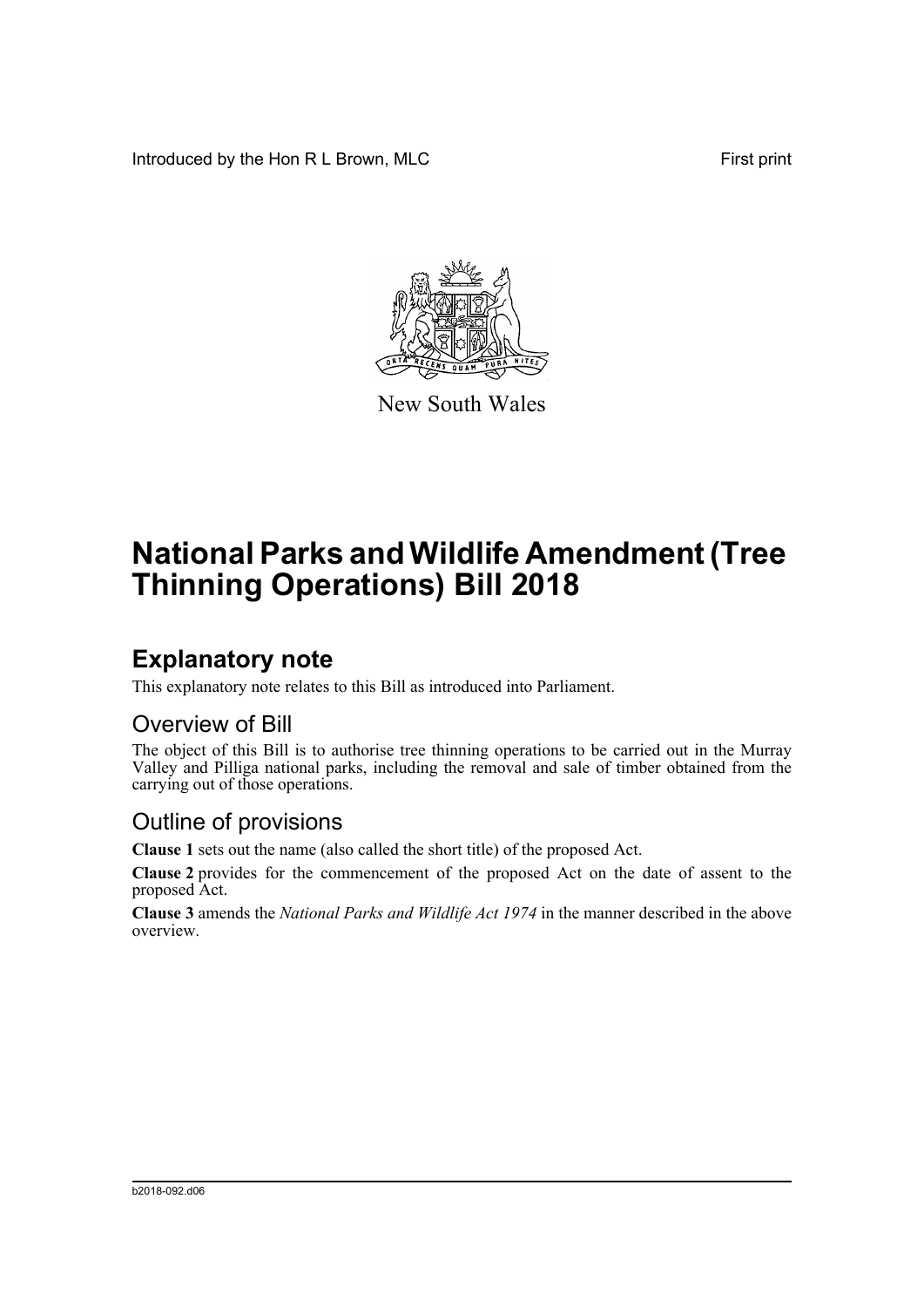Introduced by the Hon R L Brown, MLC First print



New South Wales

# **National Parks and Wildlife Amendment (Tree Thinning Operations) Bill 2018**

## **Contents**

|               |                                                         | Page |
|---------------|---------------------------------------------------------|------|
| 1.            | Name of Act                                             |      |
|               | 2 Commencement                                          |      |
| $\mathcal{R}$ | Amendment of National Parks and Wildlife Act 1974 No 80 |      |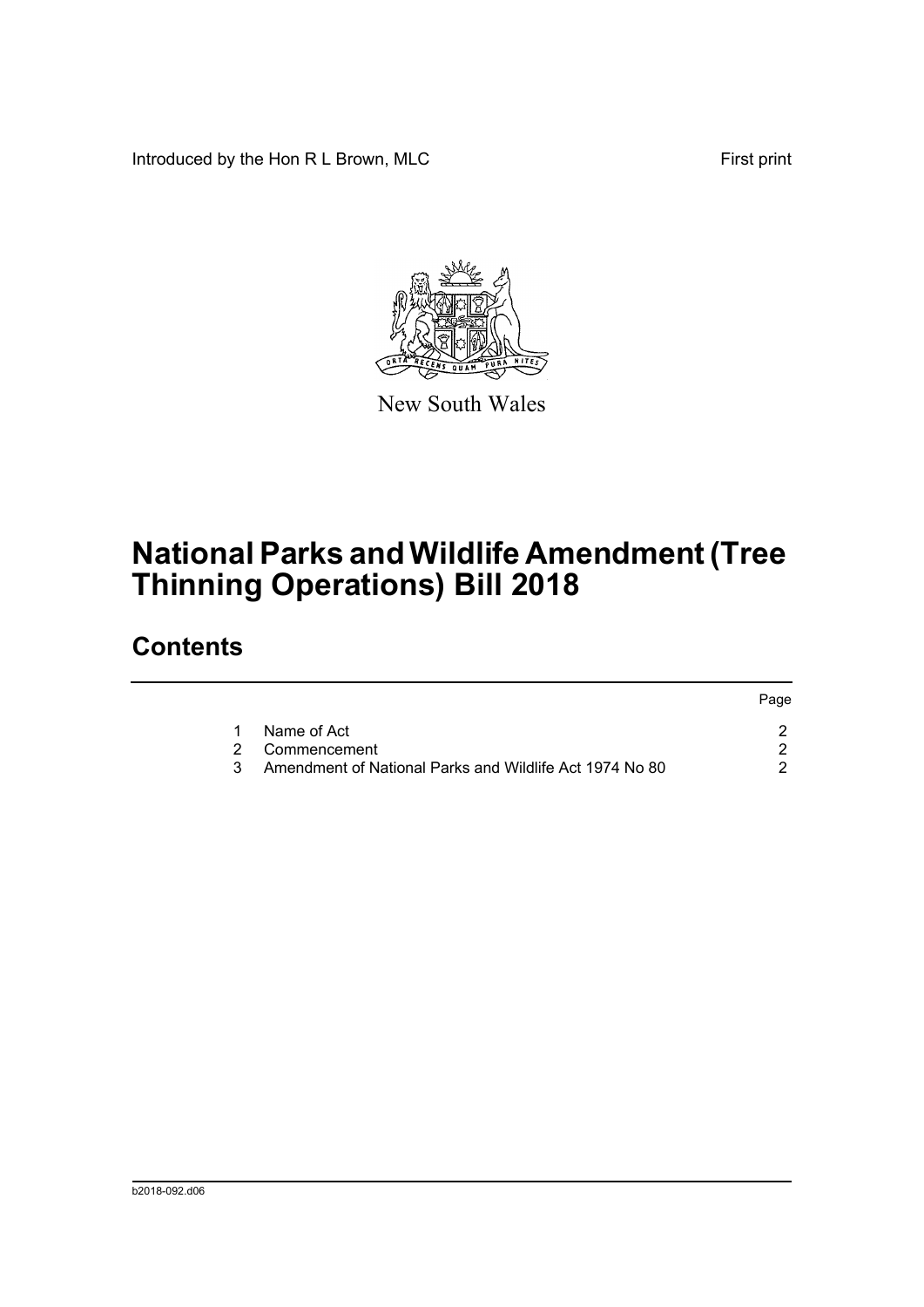

New South Wales

## **National Parks and Wildlife Amendment (Tree Thinning Operations) Bill 2018**

No , 2018

#### **A Bill for**

An Act to amend the *National Parks and Wildlife Act 1974* to authorise tree thinning operations to be carried out on land in the Murray Valley and Pilliga national parks.